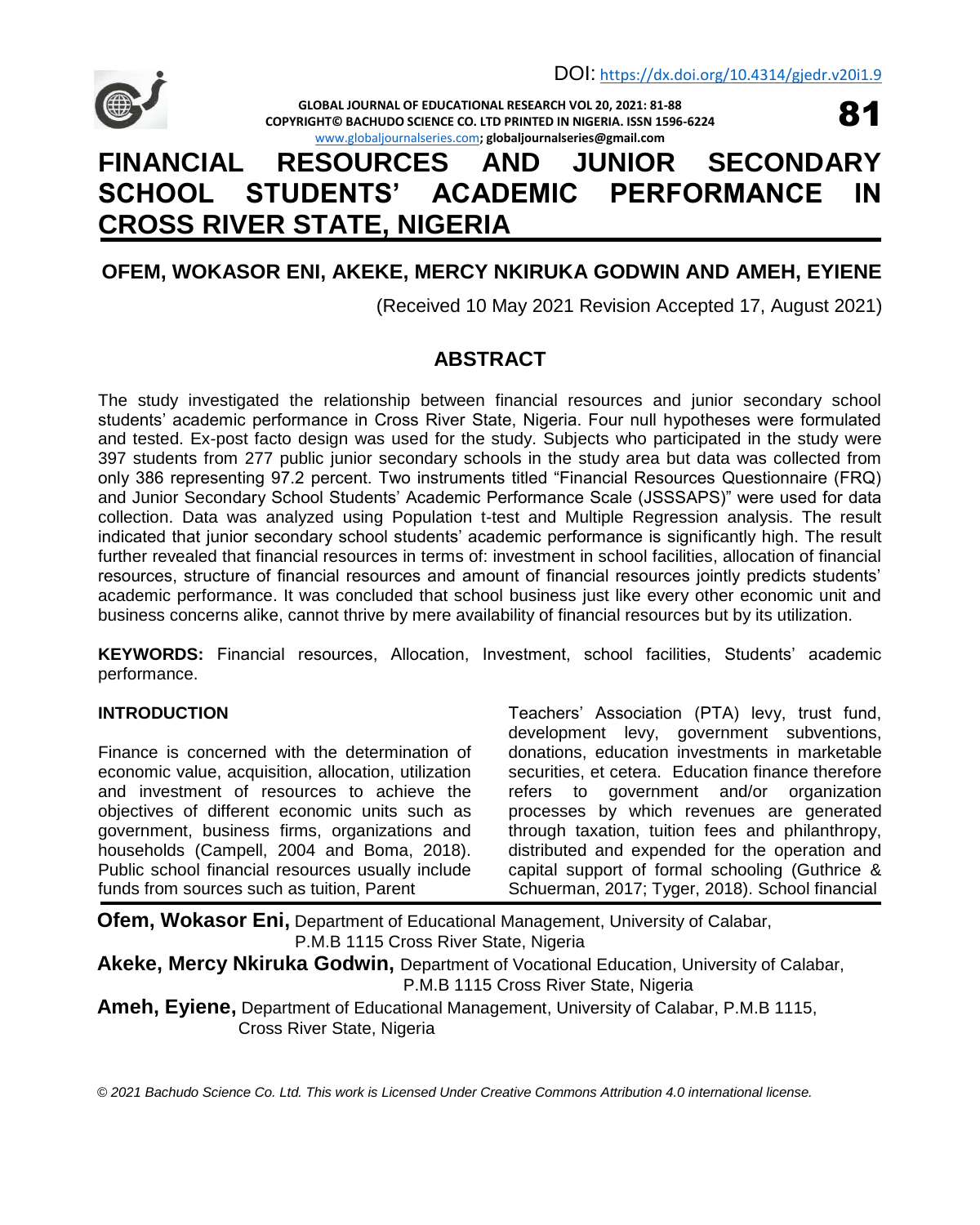resources is used for building office accommodation and classrooms, training of teachers, payment of salaries and wages, provision of instructional materials and recreational facilities and investment for future consumption opportunities, among others.

Financial resources are of fundamental importance in the management of education at all levels globally. It is an essential educational resource which determines the quality and quantity of other resources needed for the proper functioning of the education sector (Irikana & Weli, 2019). Therefore, no educational system can thrive without financial resources. The development of every educational system and the attainment of educational goals is tied to the availability of financial resources. Thus, finance is an indispensable tool in processing educational products for quality output.

School financial resources refer to all physical and monetary resources within the parameters of the school system meant for exploitation and allocation for production function. Financial resource according to Oyekan, Adelodun and Oresajo (2015), is the monetary resource which serves as a means of acquiring all other educational resources. Its availability and mobilization is of great importance to any education industry.

Hedges, Pigott, Polanin, Ryran, Tocci and William (2016) argued that one of the issues of contention in education financial research is how and whether the resources provided to schools relate to students' academic achievement. In other words, does money matter to students' academic performance? Increasing school financial resources can contribute to such factors such as teacher quality, administrative capacity, students' resources and facility investment which all have the potential to greatly affect student's achievement. But the structure of school finance may also play a part in increasing academic performance. For instance, a finance system that fails to provide adequate teacher salaries may result in reduced teacher quality, as more experienced educators may leave relatively low paying jobs for better prospects with higher reward. On the other hand, a system that provides overly generous salaries and benefits for teachers may fail to invest in facilities such as classrooms, auditoriums or computer labs which may put students at a disadvantaged position and stifle learning opportunities. Though the amount of resources spent on education matters, the ways in which finance systems allocate these resources also play an important role in

promoting or impeding academic performance (Andrew, 2016; Hedges et al 2016).

Consequently, academic performance has been of serious concern among stakeholders as students' educational outcome declines. Osim, Akeke and Uchendu (2015) observed that poor work performance by teachers in Cross River State is as a result of inadequate educational support variables such as school facilities. Adequacy of school facilities provides conducive working environment for teachers with its ripple positive effect on students' outcome in secondary educational level.

Academic performance according to Nnamani, Dikko, and Kinta (2014) is defined or regarded as participants' examination grades at the end of a given duration (term, semester, programme). Ebenuwa cited in Nnamani et al (2014) avered that students' academic performance affects the quality of human resources within the society. It is particularly true, because the manpower population of a country is a product of graduate output of various levels and types of educational institutions. It therefore suggest that secondary school leavers output with low academic performance will bequeath to the society human resources without competence and capacity to drive the economy. However, this has become a major problem that requires urgent and serious solution.

# **LITERATURE REVIEW**

Carmel, Ulrich, Meg and Baffour (2018) provided evidence of quarterly approach to school funding in the United States of America. The study drew lessons from school finance litigations. Using survey design and questionnaire instrument, the study revealed that the types of curriculum, quality of teachers, and the effectiveness of administrators significantly influence academic outcomes. The amount of money spent on students and the mechanism that finance public education system also has a strong effect on academic success. The authors also found that increased funding contributes to teachers' quality, administrative capacity, and student resources and facility investments. Additionally, the study indicated that the school structure of finance in terms of remuneration of teachers, influences student academic performance. The amount of financial resources allocated, utilized and invested in school facilities enhances learning opportunities with attendant effect on academic achievement.

Hedges, Pigott, Polanin, Ryran, Tocci and Williams (2016), in an empirical study attempted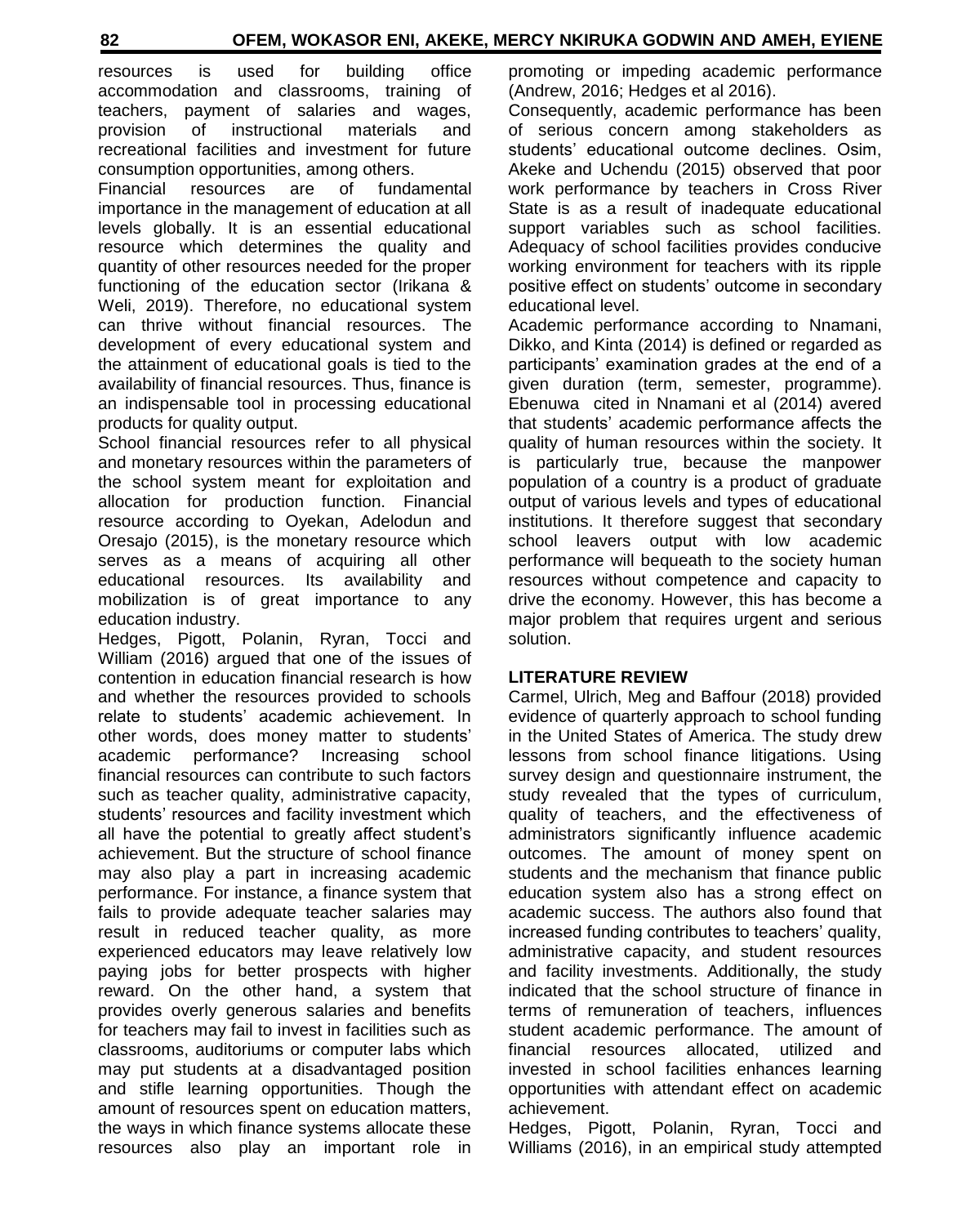to provide answers to the question of school resources and student achievement from a historical perspective. Predictive models were employed to measure academic achievement including a measure of per-pupil expenditure and control for race and either socio-economic status or prior achievement with a meta-analysis conducted separately for previous studies at the level of district and at the level of student. The major finding was a non-statistical relationship between per-pupil expenditure and academic achievement based on a small set of studies both at the district and student levels.

Nwite cited in Tyger (2018) found that financial resources allocation to secondary schools significantly influence students' performance. The author also noted positive relationship between human resource allocation and students' performance. Even though education in Nigeria is in the concurrent legislative list of the Constitution; it is not part of the priority focus of the current democratic regime of President Muhammadu Buhari. This accounts for why there is continuous decline of budgetary allocation to it. The 2020 economic recession further exacerbated financial constraint across sectors of the economy. This is consistent with Omolade (2007) and Hinchcliffe (2002), that financial constraints in the country have made education to suffer setback. Again the poor funding of postbasic education is based on inconsistent educational policy and educational goals as it suits the current federal political dispensation whose priority focus is; the economy, fighting corruption, and insecurity. Nicolleti and Rabe cited in Tyger (2018), found that in the United Kingdom, school level spending on educational support staff and learning resources helps close the achievement gap between advantaged and disadvantage students.

Wanjala, Wamocha and Sang (2020) investigated the relationship between principals' financial management practices and students' academic achievement in public secondary schools in Bungoma East Sub-County. Embedded mixed method research design was adopted for the study. The target population was all principals, deputy principals and heads of department in public secondary schools in the Sub-County. Stratified random sampling was used to select the study sample. In total, 180 respondents, comprising of 33 principals, 33 deputy principals and 114 heads of department, were picked from 33 sampled schools. Data was collected using questionnaire, interview schedule and document analysis guide. A pilot study was

carried out in three schools from the neighbouring Sub-County before the main study to establish validity and reliability of the research tools. Both descriptive and inferential statistics were used in data analysis. Descriptive statistics involved the use of frequencies, percentages and means while inferential statistics involved the use of Spearman's Rank order correlation. The study established a strong positive relationship between principals' financial management practices and academic achievement in public secondary schools. Therefore, principals who had high scores on financial management practices recorded high academic mean scores in their schools. Financial managerial practices play a pivotal role in infrastructural and academic development of an educational institution. It was thus recommended that school principals should ensure that school financial resources were properly managed to ensure there was proper development of schools' infrastructures hence improvement of academic performance.

Nwite (2016) examined financial allocation to education and students' performance in Nigeria. Two research questions and two hypotheses involving financing secondary education and students' performance in Senior Secondary School Certificate Examination guided the study. The population comprised all public secondary schools in South-East and South-South geopolitical zones of Nigeria. The proportionate stratified random sampling technique was used to select a sample of 1000 schools in agreement with the number of secondary schools in each of the two geo-political zones. The instrument was a checklist tagged "Federal Government Resource Allocation to Secondary Education 1988-2007". Inferential statistics of Pearson Product Moment Correlation Coefficient (r) was employed to test the hypotheses at 0.05 alpha level. The result showed significant relationship between financial allocation and students' performance. Adequate financial resource allocations to secondary schools significantly influence students' performance. Significantly, the study would be of immense value to Ministry of Education, principals, parents and stakeholders as the findings would provide information on the efficacy and benefits of adequate funding of secondary school. Inadequate funding of education impacted negatively in each state of the federation as many of the schools lacked qualified teachers and facilities plus abandoned school projects dilapidated school plants and poor school environment.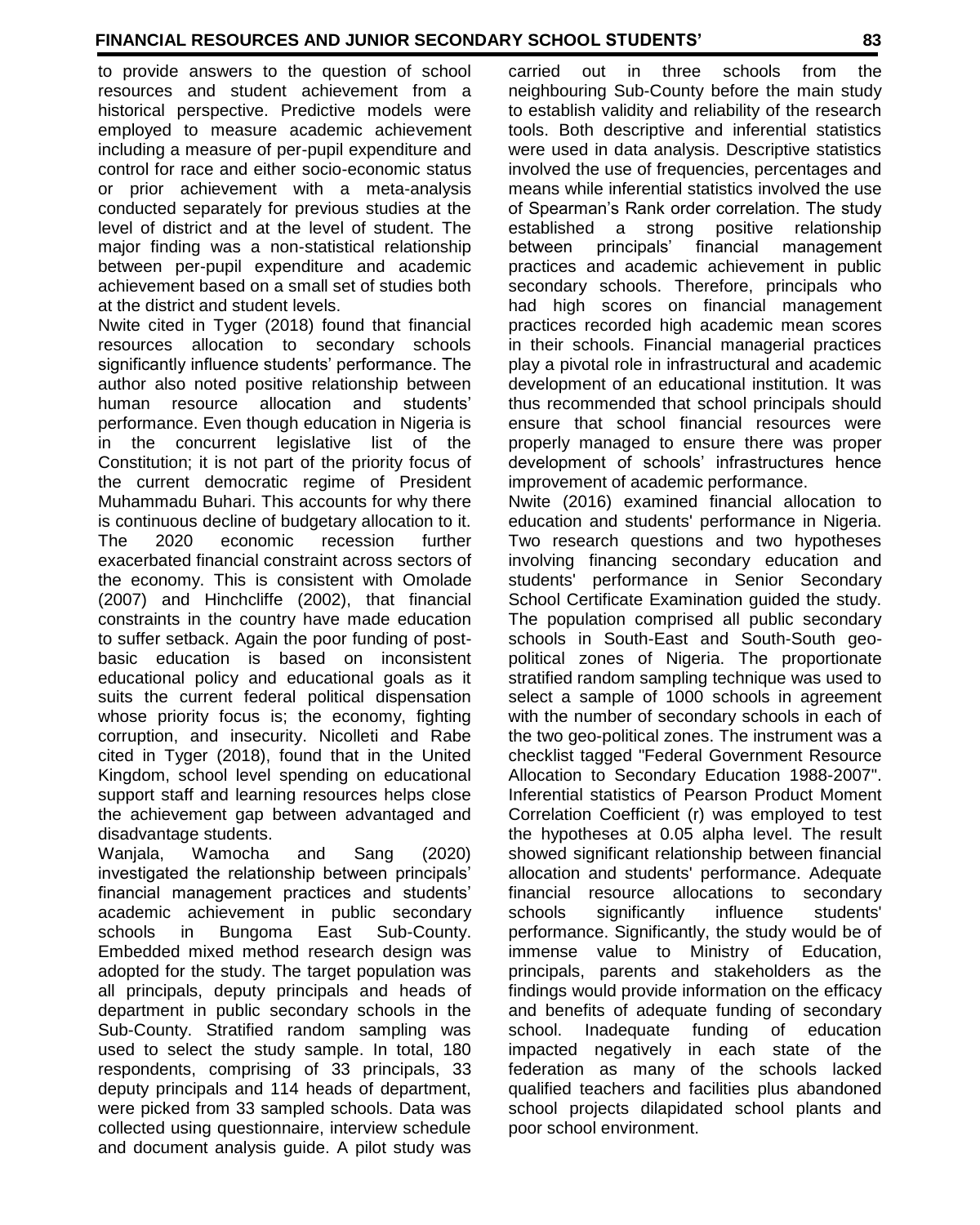Increasing empirical evidence indicates that increased spending on education lead to better students' academic performance. Where the state invest in her public schools and create more equitable school finance systems, student achievement levels rise, and the positive effects are even greater among low-income students (Carmel et al 2018). Baker cited in Oyekan et al (2015), stated that an average, aggregate measure of per pupil spending is positively associated with improved or higher students' learning outcomes. In some studies, the size of this effect is larger than in others and, in some cases, additional funding appears to matter more for some students than others. According to the authors, there are other factors that may moderate the influence of funding on students' learning outcomes, such as how that money is spent. In other words, there must be prudence in the expenditure of financial resources to yield benefits.

Tyger (2018) analyzed the effect of functionalized allocation on students' performance in Rivers State, Nigeria. The study employed ex-post facto design with data extracted from government gazettes of budgetary allocations. Result showed a significant effect of financial resources on students' academic performance. Therefore, the higher the budgetary provision to education, the higher the student academic performance. Similarly, Jackson, Johnson and Persico (2014) reported that low-income children in districts that implemented school finance reform completed more years of education, earned higher incomes and were less likely to experience poverty than poor children in district that did not implement reform that increased funding. These authors employed Ordinary Least Square regression analysis. In as much as the literatures reviewed are relevant, this present study filled some existing gaps in terms of the variables (amount of school financial resources, allocation of school financial resources, amount of investment and structure of school financial resources), study area, sampling size determination and instrumentation.

# **STATEMENT OF THE PROBLEM**

The place of financial resources in the day-to-day administration of schools cannot be over emphasized. It is the fulcrum upon which the procurement of related inputs for production function in the educational system is predicated. Ideally, the amount of this very important resource, its allocation, investment orientation and structure, all things being equal, is supposed to positively affect students' learning outcomes in a given school system. But in recent time, the academic performance of junior secondary school students in Cross River State is fraught with low grades in their termly and sessional examination results. Some of them exhibit apathy toward related academic activities culminating into decline in performance. This unfortunate situation is not tenable considering the fact that the importance of financial resources has been well extolled in the literature of this study.

The question of whether financial resources directly translate into academic achievement gains has not been adequately addressed in empirical studies. Therefore, it may be impossible to explore the complexity of schools and the critical role of students' background and academic performance. Interestingly, there is a need to/for research on how financial resources can be deployed to support students' academic performance in a socio-economically diverse and multi-cultural society like Cross River State. From the aforesaid, the poser that this present study seeks to provide answer to is: Does amount of financial resources, allocation of financial resources, amount of investment in school facilities, and structure of school financial resources relate with students' academic performance?

# **STATEMENT OF HYPOTHESES**

The following null hypotheses were formulated and tested:

1. Junior secondary school students' academic performance in Cross River State is not significantly high.

2. Amount of school financial resources, allocation of school financial resources, amount of investment in school facilities and structure of school financial resources has no significant influence on junior secondary students' academic performance.

#### **METHODOLOGY**

The study adopted ex-post facto design. The research area was Cross River State, comprised of 18 local government areas with a total of 277 public junior secondary schools. The population stood at 57,920 junior secondary school (JSS II) students. Using the Taro Yamane's sample size calculation formula, 397 were selected to form sample of the study. At the end of administration of questionnaire exercise, 97.2 percent response and 2.8 percent attrition rates were recorded. Out of 397 copies of the instrument administered, 386 were collected and 11 were not found.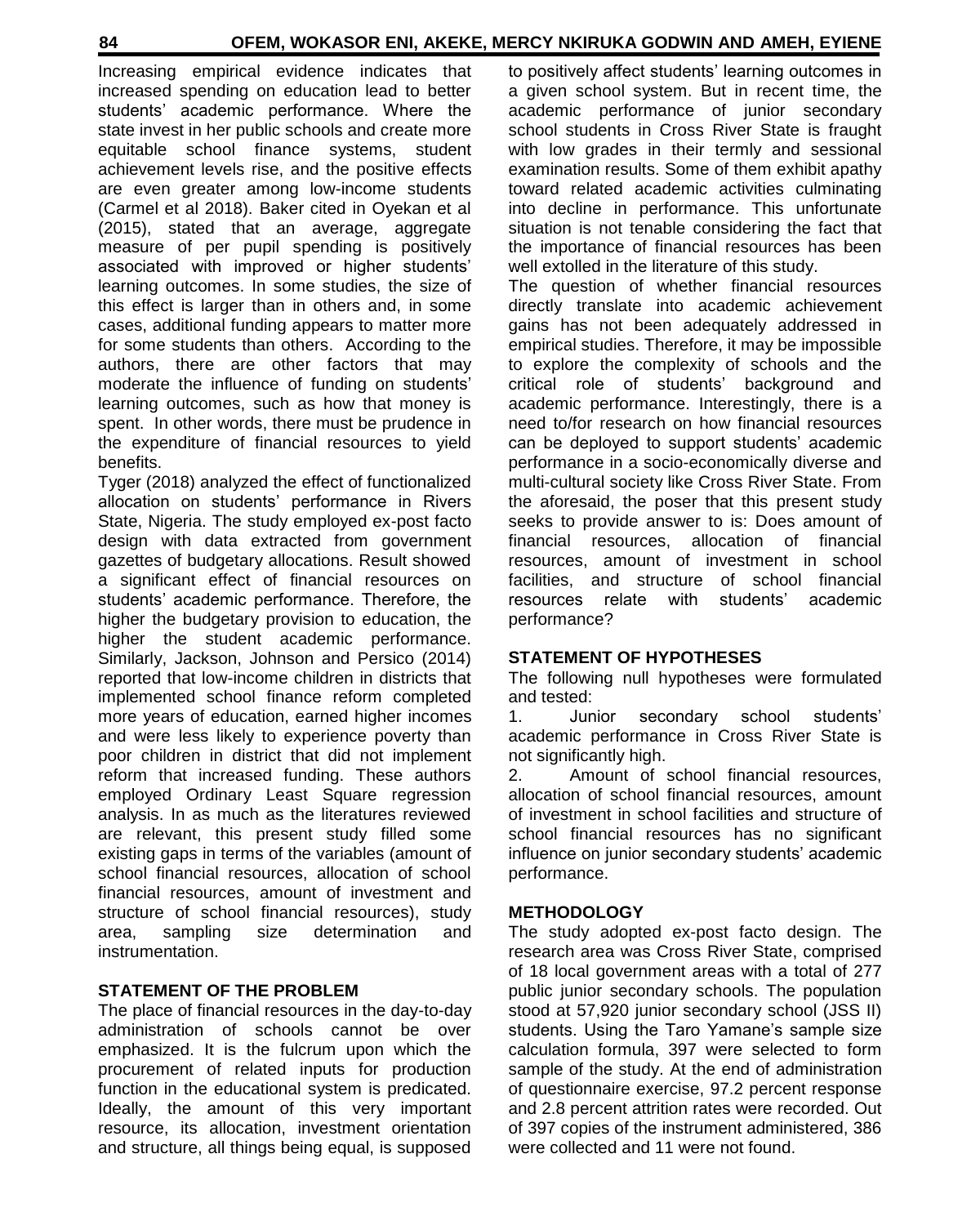# **FINANCIAL RESOURCES AND JUNIOR SECONDARY SCHOOL STUDENTS' 85**

Data was collected with the aid of two instruments titled: "Financial Resources Questionnaire (FRQ) and Junior Secondary School Students' Academic Performance Scale (JSSSAPS)". FRQ was based on a 4-point modified Likert Scale which comprised of sixteen (16) items designed to measure school financial resources in terms of: amount of financial resources, allocation of financial resources, investment in school facilities, and structure of school finance. Each variable was measured using four (4) items and each item had four options ranging from Strongly Agree (SA), Agree (A) to Disagree (D) and Strongly Disagree (SD). JSSSAPS dealt with the dependent variable of academic performance and comprised of ten (10)

multiple choice items in social studies with one correct answer. The research instrument was subjected to face validity by two experts in Measurement and Evaluation who ensured that ambiguous statements were corrected. Data collected was analyzed using IBM SPSS version 26.0, which consisted of population t-test and multiple regression analysis.

# **RESULTS**

#### **Hypothesis one**

Junior secondary school students' academic performance in Cross River State is not significantly high. The result of the test of this hypothesis is as presented in table 1.

#### **Table 1**

Summary of population t-test result of junior secondary school students' academic performance in Cross River State.  $N = 386$ .

| Variable                             | Sample mean |    | SD  | SЕ   | t-cal  |
|--------------------------------------|-------------|----|-----|------|--------|
| Students'<br>academic<br>performance | 13.91       | 15 | .43 | 0.73 | 14.85* |
|                                      |             |    |     |      |        |

\*Significant at .05, df = 385, critical r-value = 1.966,  $\mu$  = hypothesized population mean

The results presented in Table 1, revealed that the calculated t-value of 14.85 is greater than the critical value of 1.966 meaning that,  $p < .05$  at 385 degrees of freedom. With this result, the null hypothesis is rejected implying that, secondary school students' academic performance in Cross River State is significantly high.

# **HYPOTHESIS TWO**

Amount of school financial resources, allocation of school financial resources, amount of investment in school facilities and structure of school financial resources has no significant

influence on junior secondary school students' academic performance. The result of the test of this hypothesis using multiple regression analysis is as presented in table 2.

# **TABLE 2**

Summary of multiple regression on the influence of amount of school financial resources, allocation of school financial resources, amount of investment in school facilities and structure of school financial resources on junior secondary students' academic performance. N = 386.

| <b>Multiple</b> | $m \cdot n$ | ∿diusted<br>square<br>יייטרי | SЕ   |
|-----------------|-------------|------------------------------|------|
| 0.221           | 0.049       | 0.039                        | .416 |

The result as presented in table 2 revealed that; amount of financial resources, allocation of financial resources, investment in school facilities, and structure of school finance, have a positive multiple correlation with junior secondary school students' academic performance  $(R =$ .221). This implies that the variables (amount of financial resources, allocation of financial resources, investment in school facilities, and structure of school finance) to an extent, are quite

relevant towards the determination of junior secondary school students' academic performance. These variables explained 49% of the total variance of junior secondary school students' academic performance in Cross River State (R Square = .049). By practical implication, the remaining 51% of the total variance, may have been due to other factors not studied presently. In determining whether the R Square value of .049 obtained was statistically significant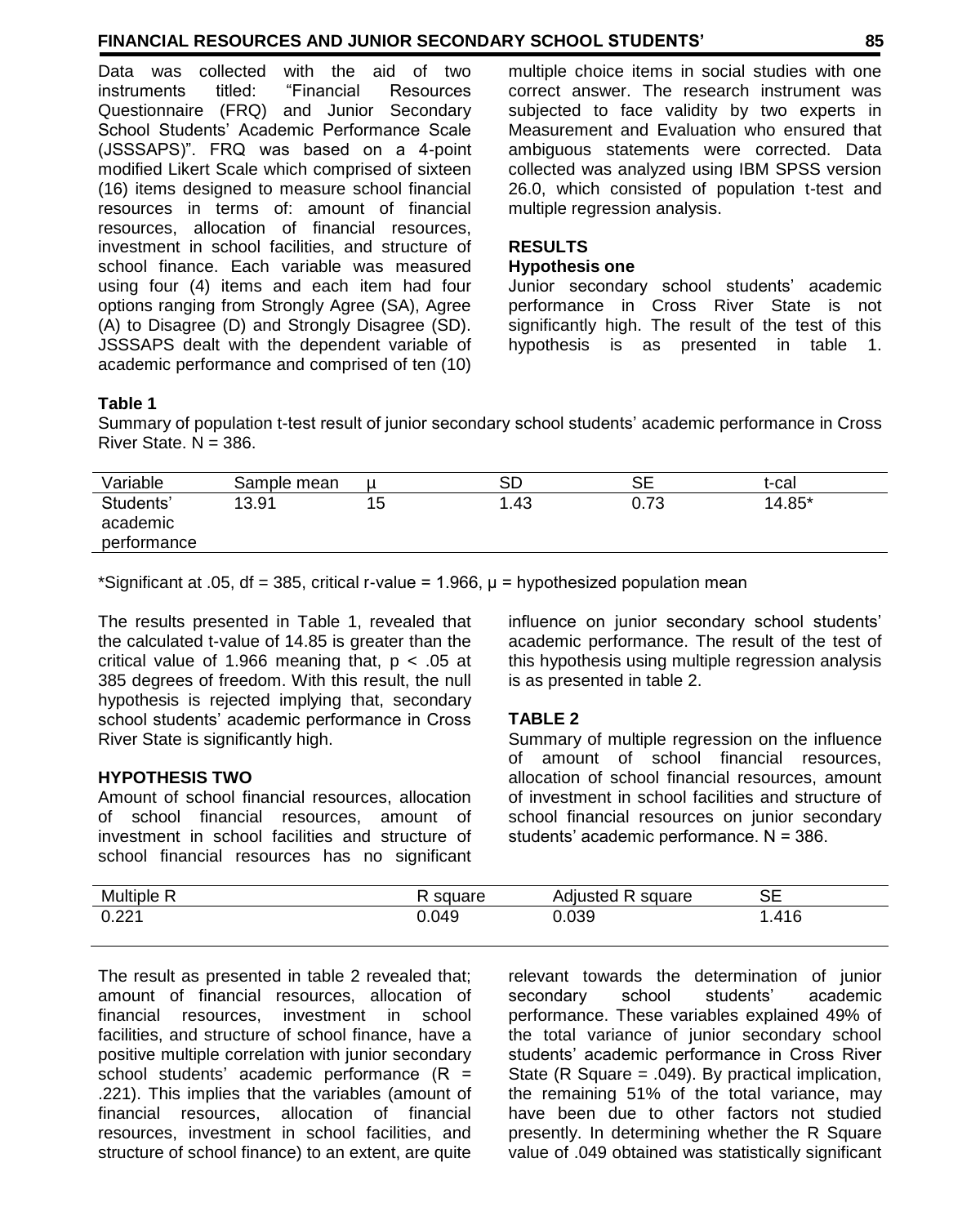or not, the analysis of variance (ANOVA) of the regression analysis was presented as shown in

#### **Table 3**

Analysis of variance (ANOVA) of the Regression Analysis

| Source of variation | Df  | SS      | МS    |       | Sig F |
|---------------------|-----|---------|-------|-------|-------|
| Regression          |     | 38.678  | 9.670 |       |       |
| Residual            | 380 | 751.493 | 1.978 | 4.890 | .001  |
| Total               | 384 | 790.171 |       |       |       |

\*Significant at p<.05

The results presented in Table 3 shows clearly that, the p-value .001 obtained is less than .05 level of significance (i.e.  $F = 4.890$ ;  $p = .001 <$ .05). With this result, the null hypothesis is rejected implying that, amount of financial resources, allocation of financial resources, investment in school facilities, and structure of school finance has significant influence on junior secondary school students' academic performance. Hence, the R Square value of .049 obtained, was not due to chance. In order to determine the variable with the highest influence on junior secondary school students' academic performance, the relative contributions of the four variables (amount of financial resources, allocation of financial resources, investment in school facilities, and structure of school finance) to junior secondary school students' academic performance was used as presented in Table 4.

#### **Table 4**

Relative contributions of financial resources on junior secondary school students' academic performance

| Variables        | Coefficient | SЕ    | t-stat | Sig  | Rank                       |
|------------------|-------------|-------|--------|------|----------------------------|
| Constant         | 10.217      | 1.333 | 7.665  | .000 |                            |
| Investment       | .234        | .055  | 4.292  | .005 | ⊿st                        |
| Allocation       | .049        | .051  | 1.960  | .040 | $\mathsf{P}^{\mathsf{nd}}$ |
| Amount           | .009        | .051  | 1.180  | .008 | $4^{\text{th}}$            |
| <b>Structure</b> | .027        | .051  | 1.539  | .001 | 3 <sup>rd</sup>            |

The results presented in table 4 revealed that, the four variables were statistically significant in influencing junior secondary school students' academic performance in Cross River State. This is because their p-values were all less than the alpha level respectively. (i.e. p-values .005, .040, .008 and .001 are all < .05). Out of the four variables studied, investment in school facilities had the highest influence  $(t = 4.292)$ ; followed by allocation of financial resources  $(t = 1.960)$ ; then structure of financial resources  $(t = 1.539)$  and lastly amount of financial resources  $(t = 1.180)$  on junior secondary school students' academic performance.

# **DISCUSSION**

The result of hypothesis one testing as presented in Table 1 revealed that junior secondary school students' academic performance in Cross River State is significantly high. This result does not imply that the performance of junior secondary school students in the state was near perfection,

it simply revealed that their academic performance was above average. Findings from result of this hypothesis testing conform with Carmel, Ulrich, Meg and Baffour (2018) conclusion that the amount of financial resources allocated, utilized and invested in school facilities enhance learning opportunities with attendant effect on academic achievement. Contrary wise, finding from hypothesis one testing disagree with Carmel et al (2018) whose study found that the amount of money spent on students and the mechanism that finance public education system adopt, have a strong effect on academic success. The results of hypothesis two revealed that the four variables which includes investment in school facilities, allocation of financial resources, amount of financial resources and structure of financial resources had a combined positive relationship that was statistically significant in predicting junior secondary school students' academic performance. When these four variables are jointly managed together, they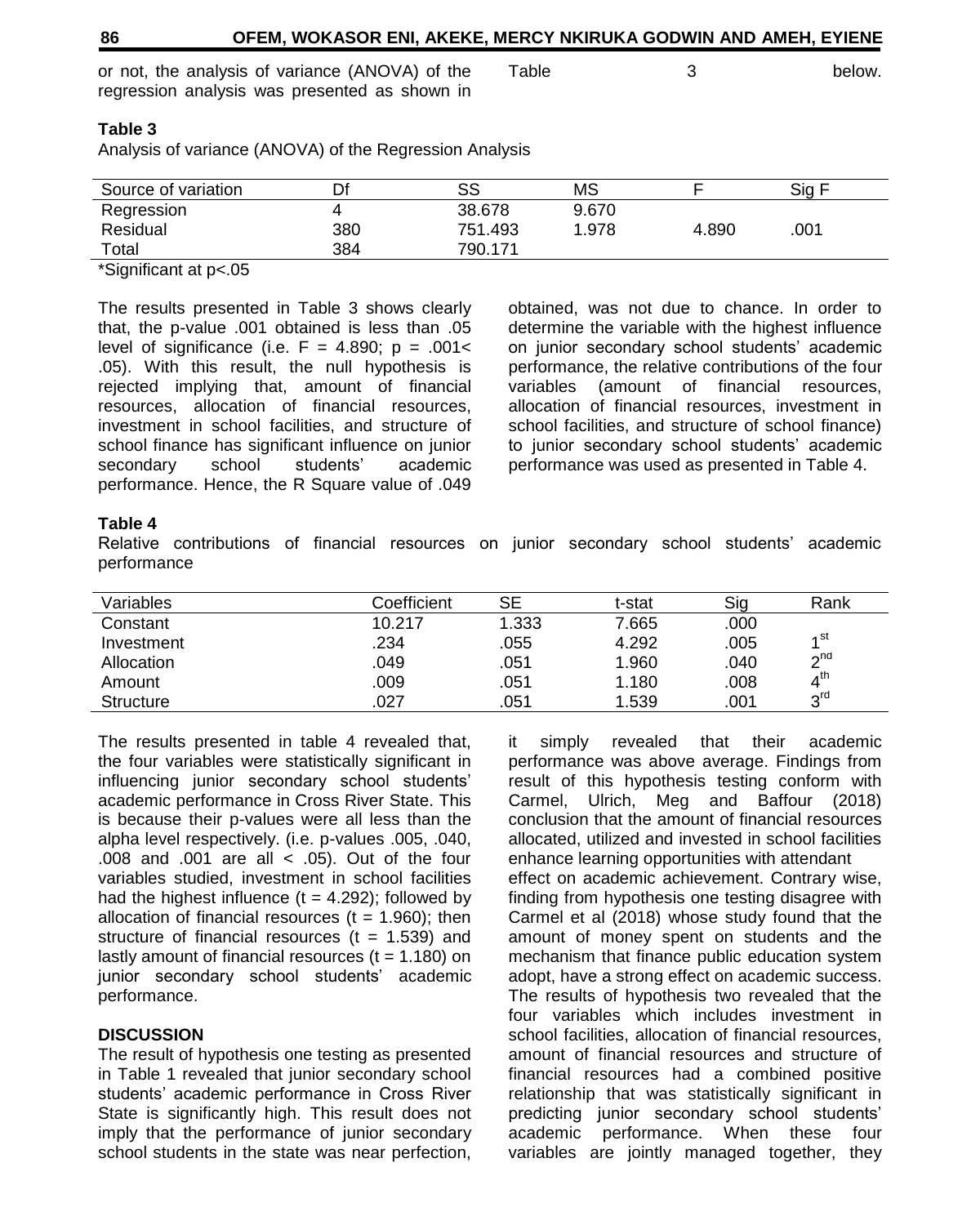influenced junior secondary school students' academic performance. However, out of the four variables, investment in school facilities had the highest influence followed by allocation of financial resources, then structure of financial resources and amount of financial resources in that order on junior secondary school students' academic performance in Cross River State.

This finding is an indication that adequately funded schools enhances students' academic performance. This finding corroborate the findings of Hedges et al (2016), whose empirical study attempted to provide answers to the question of school resources and student achievement from a historical perspective. Their major finding was a non-statistical relationship between per-pupil expenditure and academic achievement based on a small set of studies both at the district and student levels respectively.

This finding is an indication that the quantum of allocation of school financial resources to postbasic education in the area of study, students' academic performance may improve. This finding is in agreement with the findings of Nwite cited in Tyger (2018) whose empirical study found that financial resources allocation to secondary schools significantly influence student performance. The author also noted positive relationship between human resource allocation and student performance.

This finding acquiesce to that of Carmel et al (2018) who averred in their study that where state invest in their public schools and create more equitable school finance systems, student achievement levels will rise, and the positive effects are even greater among low-income students. Further finding from their study show that increased funding contributes to teachers' quality, administrative capacity, and student resources and facility investments. Adequacy and quality of school facilities provides conducive environment for teaching and learning experience. Consequently, schools with standard and globally competitive indoor and outdoor facilities will enhance students' academic performance within the study area and beyond. Again, this finding is agreement with Carmel et al (2018) study, whose finding indicated that the school structure of finance in terms of remuneration of teachers influences student academic performance. The amount of financial resources allocated, utilized and invested in school facilities enhances learning opportunities with attendant effect on academic achievement.

# **CONCLUSION**

Schools just like every other economic unit and business concerns alike cannot thrive by mere availability of financial resources but by its utilization. Nevertheless, findings from this study indicates that school financial resources in terms of; investment in school facilities, structure of financial resources, amount of financial resources and allocation of financial resources, does significantly relate with junior secondary school students' academic performance in Cross River State. Furthermore, a student whose performance is high is not a function of the quantum of allocation their school received but other variables not studied.

# **RECOMMENDATIONS**

1. Financial resources remains the nucleus upon which all inputs in the production process in the school system revolve. Therefore, the provision and prudent utilization of financial resources should not be reneged.

2. Educational managers should leverage pedagogical strategies which enhances students' academic performance.

3. Post-basic education policy framework should be tailored to the provision of basic instructional and physical facilities like public power supply for utilization by students regardless of parents' socioeconomic status.

# **REFERENCES**

- Andrew, E. C. 2016. School finance decisions and academic performance: An analysis of the impacts of school expenditures on student performance, (Department of Public Policy and Administration, California State University, Sacramento)
- Boma, B. P. 2018. Financial management and practices for principals for quality service delivery in secondary schools in Rivers State. International Journal of Innovative Finance and Economics Research, 6 (2), 62-69.
- Campbell, R. F. 2004. Introduction of education administration. London: Allyn and Bacon Inc.